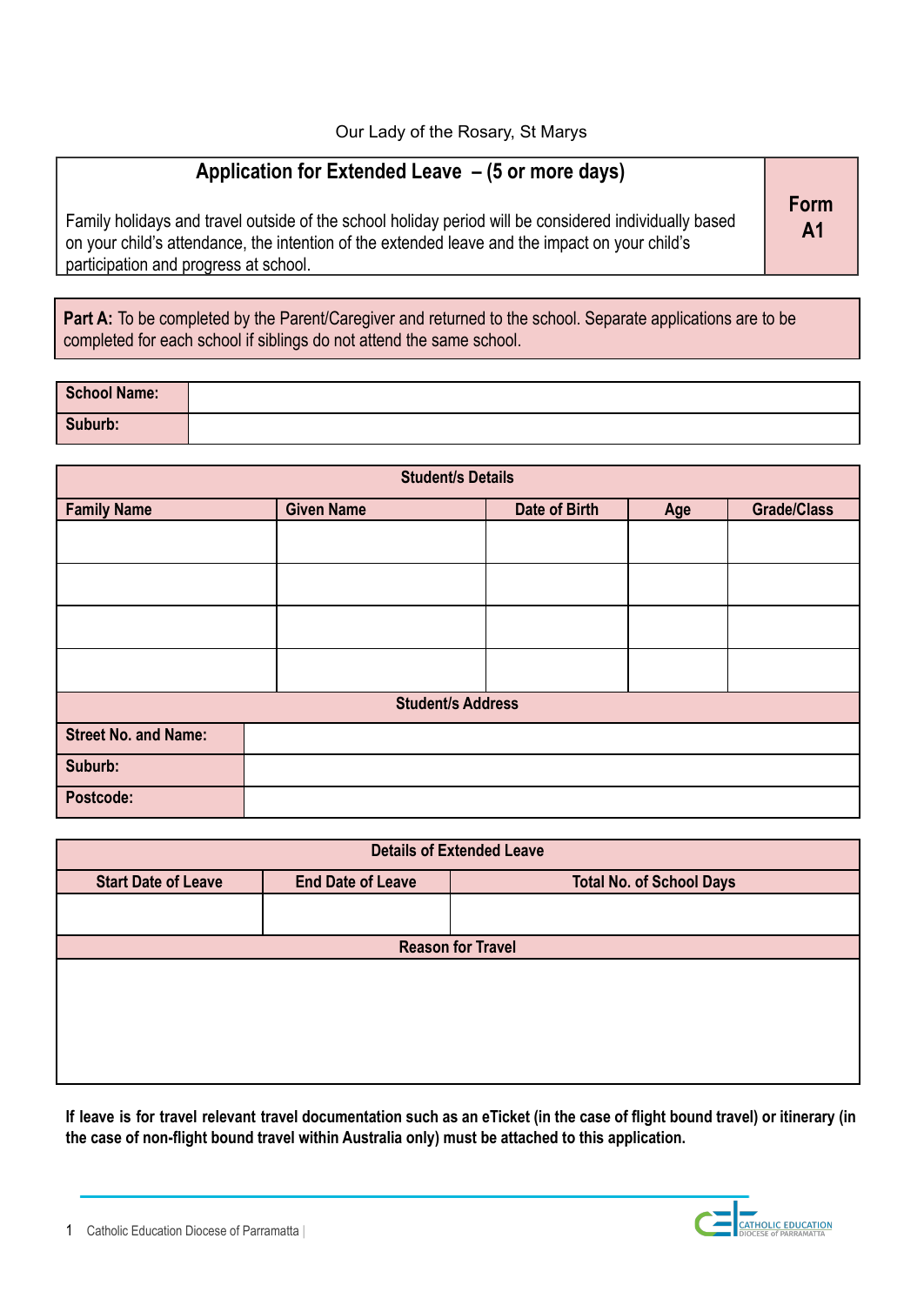## Our Lady of the Rosary, St Marys

| <b>Details of Prior Approved Extended Leave</b> |
|-------------------------------------------------|
|-------------------------------------------------|

| Are there any current or previous applications for extended leave during this current school year? (Please tick) |  |
|------------------------------------------------------------------------------------------------------------------|--|
| If yes, please provide details of previous extended leave below.                                                 |  |

| <b>Previous Leave Start Date</b> | <b>Previous Leave End Date</b> | <b>No. of School Days</b> |
|----------------------------------|--------------------------------|---------------------------|
|                                  |                                |                           |
|                                  |                                |                           |

| <b>Parent/Caregiver Details</b> |  |                   |  |                                  |              |  |
|---------------------------------|--|-------------------|--|----------------------------------|--------------|--|
| <b>Family Name</b>              |  | <b>Given Name</b> |  | <b>Relationship to Student/s</b> |              |  |
|                                 |  |                   |  |                                  |              |  |
| <b>Street No. and Name:</b>     |  |                   |  |                                  | Postcode:    |  |
| Suburb:                         |  |                   |  |                                  | Phone<br>No: |  |

As the parent/caregiver and the applicant for the above mentioned student/s, I hereby apply for a Certificate of Extended Leave and understand that my child/children will be granted a period of extended leave upon acceptance by the Principal for the reason provided.

I understand that, if the application is accepted:

- o I am responsible for the supervision of the student/s during the period of extended leave
- o The accepted period of extended leave is limited to the period indicated
- o The accepted period of extended leave is subject to the conditions listed on the Certificate of Extended Leave
- o The period of extended leave will count towards my child's/children's absences from school.

I declare that the information provided in this application is to the best of my knowledge and belief; accurate and complete. I recognise that should statements in this application later prove to be false or misleading any decision made as a result of this application may be reversed. I further recognise that a failure to comply with any condition set out in the application may result in the provided period of extended leave being cancelled.

| Signature of Parent/Caregiver | <b>Date</b> |
|-------------------------------|-------------|
|                               |             |

## **Privacy Statement**

The information provided will be used to process the student's Application for Extended Leave – Travel during the period indicated. It will only be disclosed for the following purposes:

- o General student administration relating to the education and welfare of the student
- o Communication with students and parents/caregivers
- o To ensure the health, safety and welfare of students, staff and visitors to the school
- o State and national reporting purposes
- o For any other purpose required by law





**Yes** ☐ **No** ☐